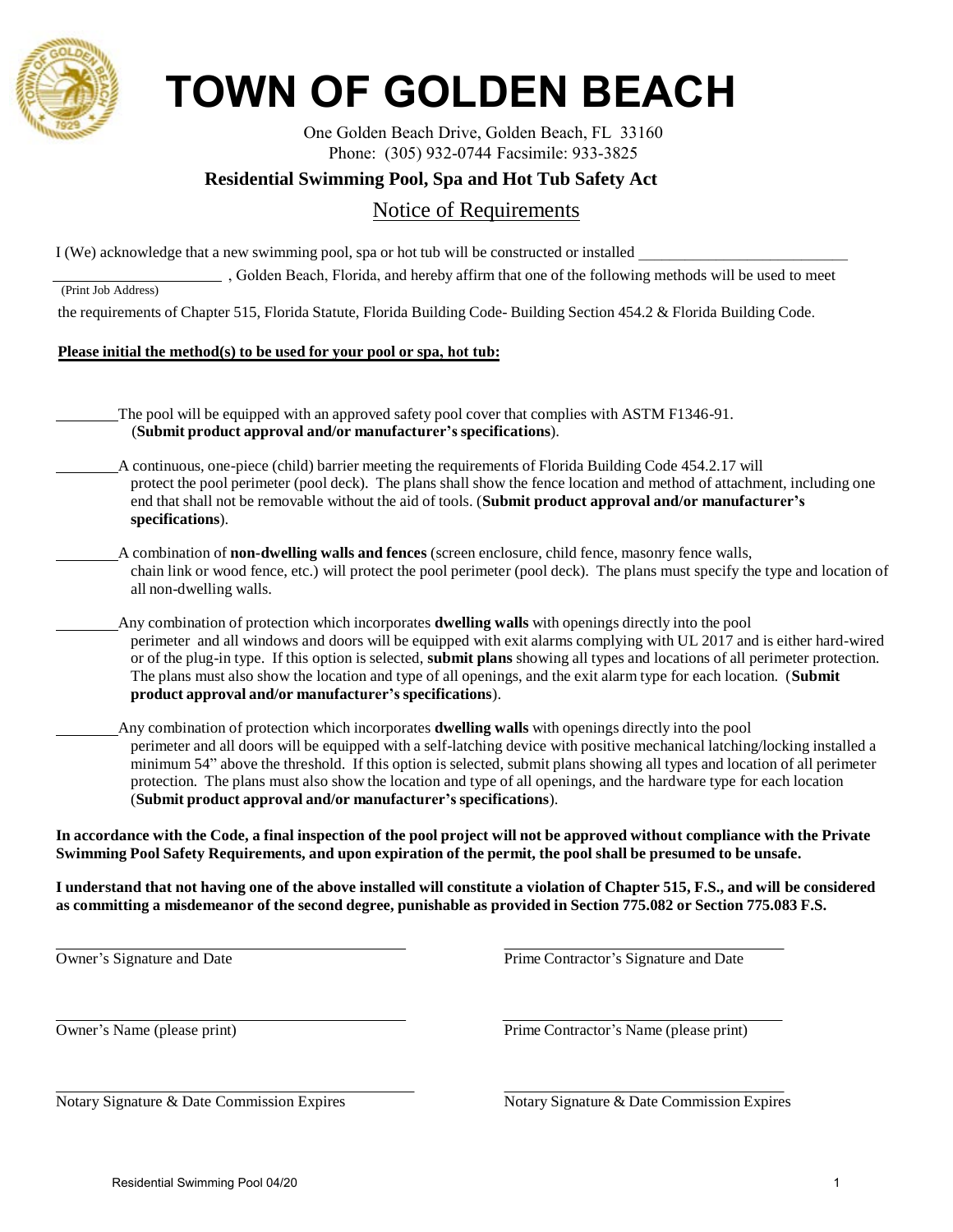424.2.17 Residential swimming barrier requirement. Residential swimming pools shall comply with Sections 424.2.17.1 through 424.2.17.3.

**Exception:** A swimming pool with an approved safety pool cover complying with ASTM F 1346.

**424.2.17.1 Outdoor swimming pools.** Outdoor swimming pools shall be provided with a barrier complying with Sections 424.2.17.1.1 through 424.2.17.1.14.

**424.2.17.1.1** The top of the barrier shall be at least 48 inches (1219 mm) above grade measured on the side of the barrier which faces away from the swimming pool. The maximum vertical clearance between grade and the bottom of the barrier shall be 2 inches (51 mm) measured on the side of the barrier which faces away from the swimming pool. Where the top of the pool structure is above grade the barrier may be at ground level or mounted on top of the pool structure. Where the barrier is mounted on top of the pool structure, the maximum vertical clearance between the top of the pool structure and the bottom of the barrier shall be 4 inches (102 mm).

**424.2.17.1.2** The barrier may not have any gaps, openings, indentations, protrusions, or structural components that could allow a young child to crawl under, squeeze through, or climb over the barrier as herein described below. One end of a removable child barrier shall not be removable without the aid of tools. Openings in any barrier shall not allow passage of a 4-inch diameter (102 mm) sphere.

**424.2.17.1.3** Solid barriers which do not have openings shall not contain indentations or protrusions except for normal construction tolerances and tooled masonry joints.

**424.2.17.1.4** Where the barrier is composed of horizontal and vertical members and the distance between the tops of the horizontal members is less than 45 inches (1143 mm), the horizontal members shall be located on the swimming pool side of the fence. Spacing between vertical members shall not exceed  $1^3/4$  inches (44 mm) in width. Where there are decorative cutouts within vertical members, spacing within the cutouts shall not exceed  $1<sup>3</sup>/4$ inches (44 mm) in width.

**424.2.17.1.5** Where the barrier is composed of horizontal and vertical members and the distance between the tops of the horizontal members is 45 inches (1143 mm) or more, spacing between vertical members shall not exceed 4 inches (102 mm). Where there are decorative cutouts within vertical members, spacing within the cutouts shall not exceed  $1<sup>3</sup>/4$ inches (44 mm) in width.

**424.2.17.1.6** Maximum mesh size for chain link fences shall be a  $2^{1/4}$  inch (57 mm) square unless the fence is provided with slats fastened at the top or bottom which reduce the openings to no more than  $1^3/4$  inches (44 mm).

**424.2.17.1.7** Where the barrier is composed of diagonal members, the maximum opening formed by the diagonal members shall be no more than  $1^3/4$  inches (44 mm).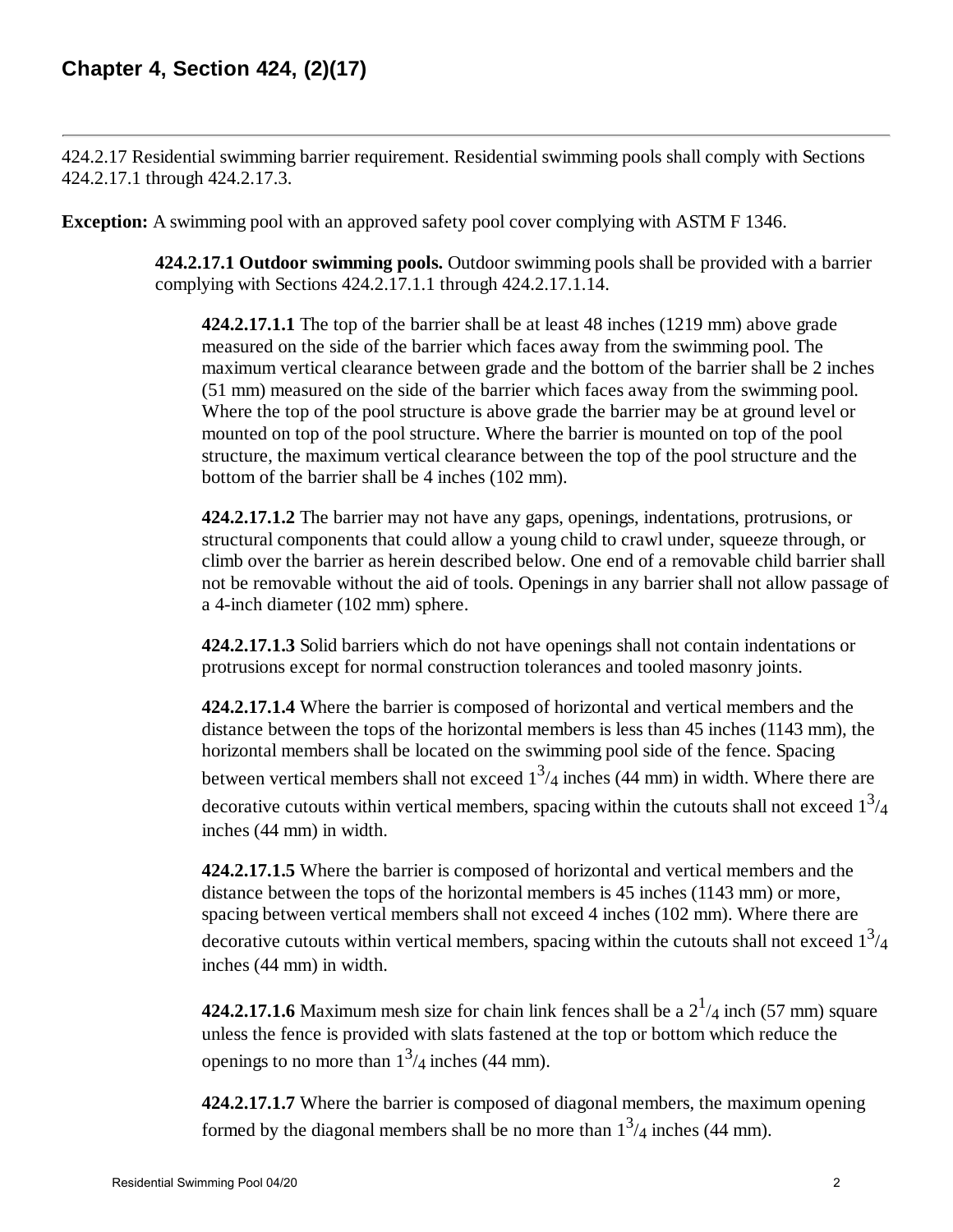**424.2.17.1.8** Access gates, when provided, shall be self-closing and shall comply with the requirements of Sections 424.2.17.1.1 through 424.2.17.1.7 and shall be equipped with a self-latching locking device located on the pool side of the gate. Where the device release is located no less than 54 inches (1372 mm) from the bottom of the gate, the device release mechanism may be located on either side of the gate and so placed that it cannot be reached by a young child over the top or through any opening or gap from the outside. Gates that provide access to the swimming pool must open outward away from the pool. The gates and barrier shall have no opening greater than  $\frac{1}{2}$  inch (12.7 mm) within 18 inches (457 mm) of the release mechanism.

**424.2.17.1.9** Where a wall of a dwelling serves as part of the barrier, one of the following shall apply:

1. All doors and windows providing direct access from the home to the pool shall be equipped with an exit alarm complying with UL 2017 that has a minimum sound pressure rating of 85 dB A at 10 feet (3048 mm). The exit alarm shall produce a continuous audible warning when the door and its screen are opened. The alarm shall sound immediately after the door is opened and be capable of being heard throughout the house during normal household activities. The alarm shall be equipped with a manual means to temporarily deactivate the alarm for a single opening. Such deactivation shall last no more than 15 seconds. The deactivation switch shall be located at least 54 inches (1372 mm) above the threshold of the door. Separate alarms are not required for each door or window if sensors wired to a central alarm sound when contact is broken at any opening.

### **Exceptions:**

a. Screened or protected windows having a bottom sill height of 48 inches (1219 mm) or more measured from the interior finished floor at the pool access level.

b. Windows facing the pool on floor above the first story.

c. Screened or protected pass-through kitchen windows 42 inches (1067 mm) or higher with a counter beneath.

2. All doors providing direct access from the home to the pool must be equipped with a self-closing, self-latching device with positive mechanical latching/locking installed a minimum of 54 inches (1372 mm) above the threshold, which is approved by the authority having jurisdiction.

**424.2.17.1.10** Where an above-ground pool structure is used as a barrier or where the barrier is mounted on top of the pool structure, and the means of access is a ladder or steps, the ladder or steps either shall be capable of being secured, locked or removed to prevent access, or the ladder or steps shall be surrounded by a barrier which meets the requirements of Sections 424.2.17.1.1 through 424.2.17.1.9 and Sections 424.2.17.1.12 through 424.2.17.1.14. When the ladder or steps are secured, locked or removed, any opening created shall not allow the passage of a 4-inch-diameter (102 mm) sphere.

**424.2.17.1.11** Standard screen enclosures which meet the requirements of Section 424.2.17 may be utilized as part of or all of the "barrier" and shall be considered a "nondwelling" wall. Removable child barriers shall have one end of the barrier nonremovable without the Residential Swimming Pool 04/20 3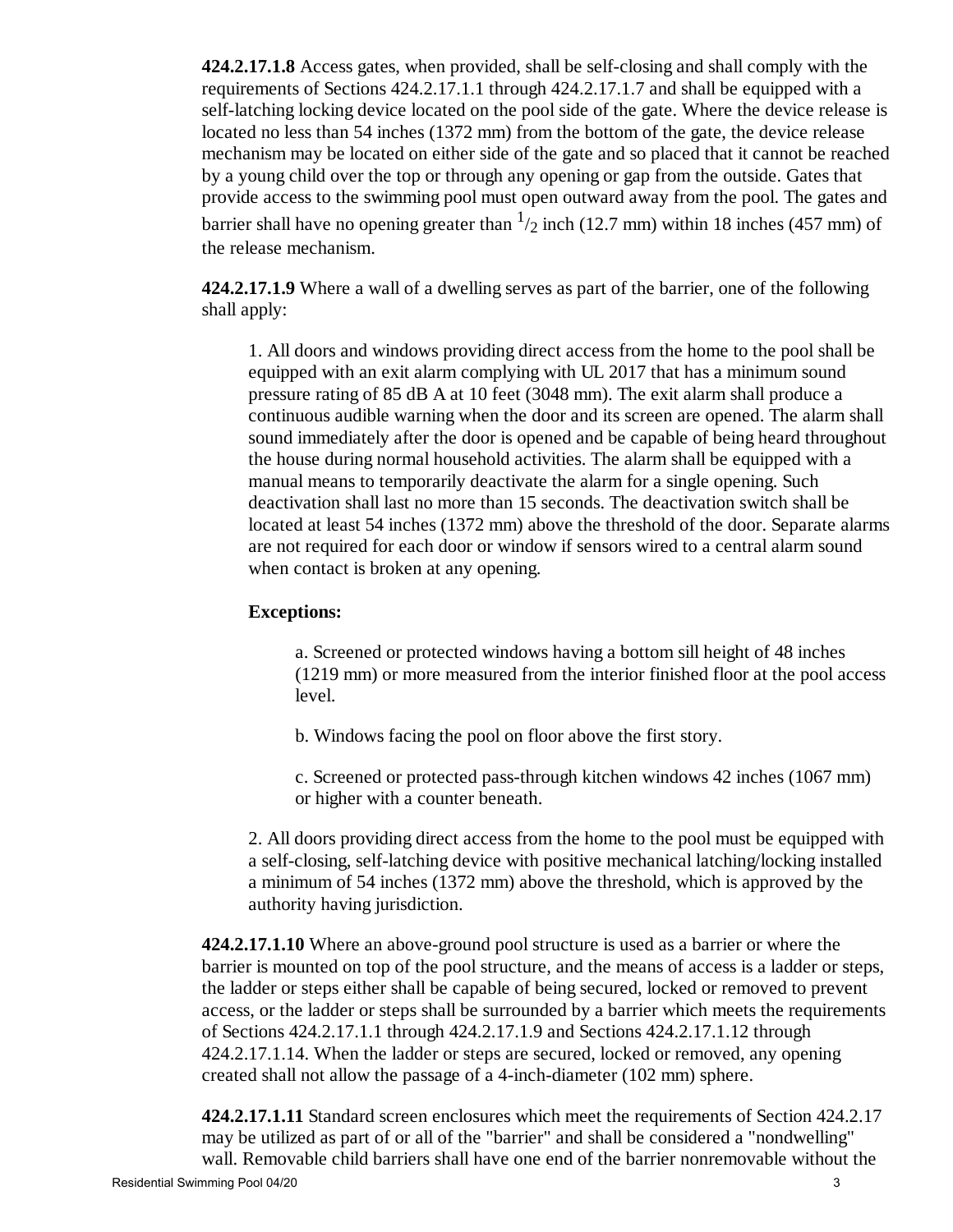aid of tools.

**424.2.17.1.12** The barrier must be placed around the perimeter of the pool and must be separate from any fence, wall, or other enclosure surrounding the yard unless the fence, wall, or other enclosure or portion thereof is situated on the perimeter of the pool, is being used as part of the barrier, and meets the barrier requirements of this section.

**424.2.17.1.13** Removable child barriers must be placed sufficiently away from the water's edge to prevent a young child or medically frail elderly person who may manage to penetrate the barrier from immediately falling into the water. Sufficiently away from the water's edge shall mean no less than 20 inches (508 mm) from the barrier to the water's edge. Dwelling or nondwelling walls including screen enclosures, when used as part or all of the barrier and meeting the other barrier requirements, may be as close to the water's edge as permitted by this code.

**424.2.17.1.14** A wall of a dwelling may serve as part of the barrier if it does not contain any door or window that opens to provide direct access from the home to the swimming pool.

**424.2.17.1.15** A mesh safety barrier meeting the requirements of Section 424.2.17 and the following minimum requirements shall be considered a barrier as defined in this section:

1. Individual component vertical support posts shall be capable of resisting a minimum of 52 pounds (24 kg) of horizontal force prior to breakage when measured at a 36 inch (914 mm) height above grade. Vertical posts of the child safety barrier shall extend a minimum of 3 inches (76 mm) below deck level and shall be spaced no greater than 36 inches (914 mm) apart.

2. The mesh utilized in the barrier shall have a minimum tensile strength according to ASTM D 5034 of 100 lbf, and a minimum ball burst strength according to ASTM D 3787 of 150 lbf. The mesh shall not be capable of deformation such that a  $\frac{1}{4}$ -inch (6.4 mm) round object could not pass through the mesh. The mesh shall receive a descriptive performance rating of no less than "trace discoloration" or "slight discoloration" when tested according to ASTM G 53, *Weatherability, 1,200 hours*.

3. When using a molding strip to attach the mesh to the vertical posts, this strip shall contain, at a minimum,  $#8$  by  $\frac{1}{2}$  inch (12.7 mm) screws with a minimum of two screws at the top and two at the bottom with the remaining screws spaced a maximum of 6 inches (152 mm) apart on center.

4. Patio deck sleeves (vertical post receptacles) placed inside the patio surface shall be of a nonconductive material.

5. A latching device shall attach each barrier section at a height no lower than 45 inches (1143 mm) above grade. Common latching devices that include, but are not limited to, devices that provide the security equal to or greater than that of a hook-and-eye-type latch incorporating a spring actuated retaining lever (commonly referred to as a safety gate hook).

6. The bottom of the mesh safety barrier shall not be more than 1 inch (25 mm) above the deck or installed surface (grade).

**424.2.17.1.16 Adjacent waterways.** Permanent natural or permanent man-made features